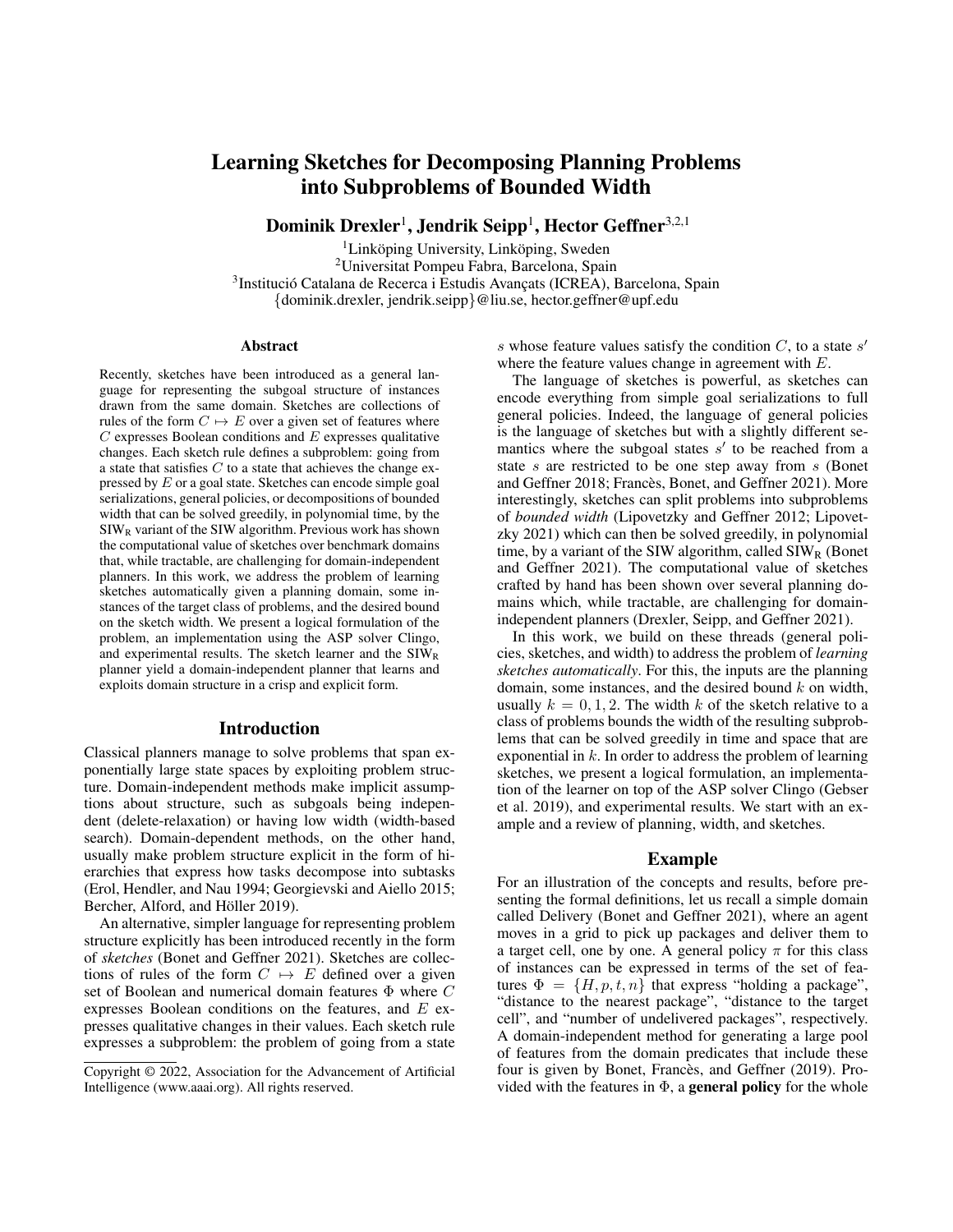class  $Q_D$  of Delivery problems (any grid size, any number of packages in any location, and any location of the agent or the target) is given by the rules:

| $\{\neg H, p > 0\} \mapsto \{p\downarrow, t?\}$       | ; go to nearest pkg |
|-------------------------------------------------------|---------------------|
| $\{\neg H, p=0\} \mapsto \{H\}$                       | ; pick it up        |
| ${H, t>0} \mapsto {\{\downarrow\}}$                   | ; go to target      |
| ${H, n > 0, t = 0} \rightarrow {H?, n\downarrow, p?}$ | ; deliver pkg       |

The rules say to perform any action that decreases the distance to the nearest package  $(p\downarrow)$ , no matter the effect on the distance to target  $(t?)$ , when not holding a package  $(\neg H)$ ; to pick a package when possible, making  $H$  true; to go to the target cell when holding a package, decrementing  $t$ ; and to drop the package at the target, decrementing  $n$ , making  $H$ false, and affecting p. Expressions  $p$ ? and  $m$ ? mean that p and  $m$  can change in any way, while no mention of a feature in the effect of a rule means that the value of the feature must not change.

One can show that the general policy above solves any instance of Delivery, or alternatively, that it represents a width-zero sketch, where the subproblem of going from a non-goal state s to a state s' satisfying a rule  $C \mapsto E$ can always be done in one step, leading greedily to the goal  $(n = 0)$ . A pair of states  $(s, s')$  satisfies a rule  $\ddot{C} \mapsto E$  when the feature values in  $s$  satisfy the conditions in  $C$ , and the change in feature values from  $s$  to  $s'$  is compatible with the changes and no-changes expressed in  $E$ . A width-2 sketch can be defined instead by means of a single rule and a single feature  $\Phi = \{n\}$ :

$$
\{n>0\} \mapsto \{n\downarrow\} \qquad ; \text{ deliver pkg}
$$

The subproblem of going from a state s where  $n(s) > 0$ holds, to a state s' for which  $n(s') < n(s)$  holds, has width bounded by 2, as these subproblems, in the worst case, involve moving to the location of a package, picking it up, moving to the target, and dropping it. Halfway between the width-0 sketch represented by general policies, and the width-2 sketch above, is the width-1 sketch defined with two rules and two features,  $\Phi = \{H, n\}$  as:

$$
\begin{array}{l}\n\{\neg H\} \mapsto \{H\} \quad \text{; pick pkg} \\
\{H, n > 0\} \mapsto \{H?, n \downarrow\} \quad \text{; deliver pkg}\n\end{array}
$$

The first rule captures the subproblem of getting hold of a package, which may involve moving to the package and picking it up, with width 1; the second rule captures the subproblem of delivering the package being held, which may involve moving to the target and dropping it there, also with width 1. Since every non-goal state is covered by one rule or the other, the width of the sketch is 1, which means that any instance of Delivery can be solved greedily by solving subproblems of width no greater than 1 in linear time.

These are all handcrafted sketches. The methods to be formulated below will learn similar sketches when given the planning domain, a few instances, and the desired bound on sketch width.

## Background

We review classical planning, width, and sketches drawing from Lipovetzky and Geffner (2012), Bonet and Geffner (2021), and Drexler, Seipp, and Geffner (2021).

## Classical Planning

A *planning problem* or *instance* is a pair  $P = (D, I)$  where D is a first-order *domain* with action schemas defined over predicates, and I contains the objects in the instance and two sets of ground literals, the initial and goal situations *Init* and Goal. The initial situation is consistent and complete, meaning either a ground literal or its complement is in *Init*. An instance P defines a state model  $S(P) = (S, s_0, G, Act, A, f)$ where the states in  $S$  are the truth valuations over the ground atoms represented by the set of literals that they make true, the initial state  $s_0$  is *Init*, the set of goal states  $G$  are those that make the goal literals in Goal true, and the actions Act are the ground actions obtained from the schemas and objects. The ground actions in  $A(s)$  are the ones that are applicable in a state s; namely, those whose preconditions are true in  $s$ , and the state transition function  $f$  maps a state  $s$ and an action  $a \in A(s)$  into the successor state  $s' = f(a, s)$ . A *plan*  $\pi$  for P is a sequence of actions  $a_0, \ldots, a_n$  that is executable in  $s_0$  and maps the initial state  $s_0$  into a goal state; i.e.,  $a_i \in A(s_i)$ ,  $s_{i+1} = f(a_i, s_i)$ , and  $s_{n+1} \in G$ . A state s is *solvable* if there exists a plan starting at s, otherwise it is *unsolvable* (also called *dead-end*). Furthermore, a state s is *alive* if it is solvable and it is not a goal state. The *length* of a plan is the number of its actions, and a plan is *optimal* if there is no shorter plan. Our objective is to find suboptimal plans for *collections* of instances  $P = (D, I)$  over fixed domains D denoted as  $\mathcal{Q}_D$  or simply as  $\mathcal{Q}$ .

# **Width**

The simplest width-based search method for solving a planning problem  $P$  is IW(1). It is a standard breadth-first search in the rooted directed graph associated with the state model  $S(P)$  with one modification: IW(1) prunes a newly generated state if it does not make an atom true for the first time in the search. The procedure IW(k) for  $k > 1$  is like IW(1) but prunes a state if a newly generated state does not make a collection of up to  $k$  atoms true for the first time. Underlying the IW algorithms is the notion of *problem width* (Lipovetzky and Geffner 2012):

Definition 1 (Width) *The width* w(P) *of a classical planning problem* P *is the minimum* k *for which there exists a*  $\textit{sequence}~t_0,t_1,\ldots,t_m$  of atom tuples  $t_i$  from  $P$ , each con*sisting of at most* k *atoms, such that:*

- *1.*  $t_0$  *is true in the initial state*  $s_0$  *of*  $P$ *,*
- 2. *any optimal plan for*  $t_i$  *can be extended into an optimal plan for*  $t_{i+1}$  *by adding a single action,*  $i = 1, \ldots, n-1$ ,
- *3. if*  $\pi$  *is an optimal plan for*  $t_m$ ,  $\pi$  *is an optimal plan for*  $P$ *.*

If a problem P is unsolvable,  $w(P)$  is set to the number of variables in P, and if P is solvable in at most one step,  $w(P)$ is set to 0 (Bonet and Geffner 2021). Chains of tuples  $\theta =$  $(t_0, t_1, \ldots, t_m)$  that comply with conditions 1–2 are called **admissible**, and the size of  $\theta$  is the size  $|t_i|$  of the largest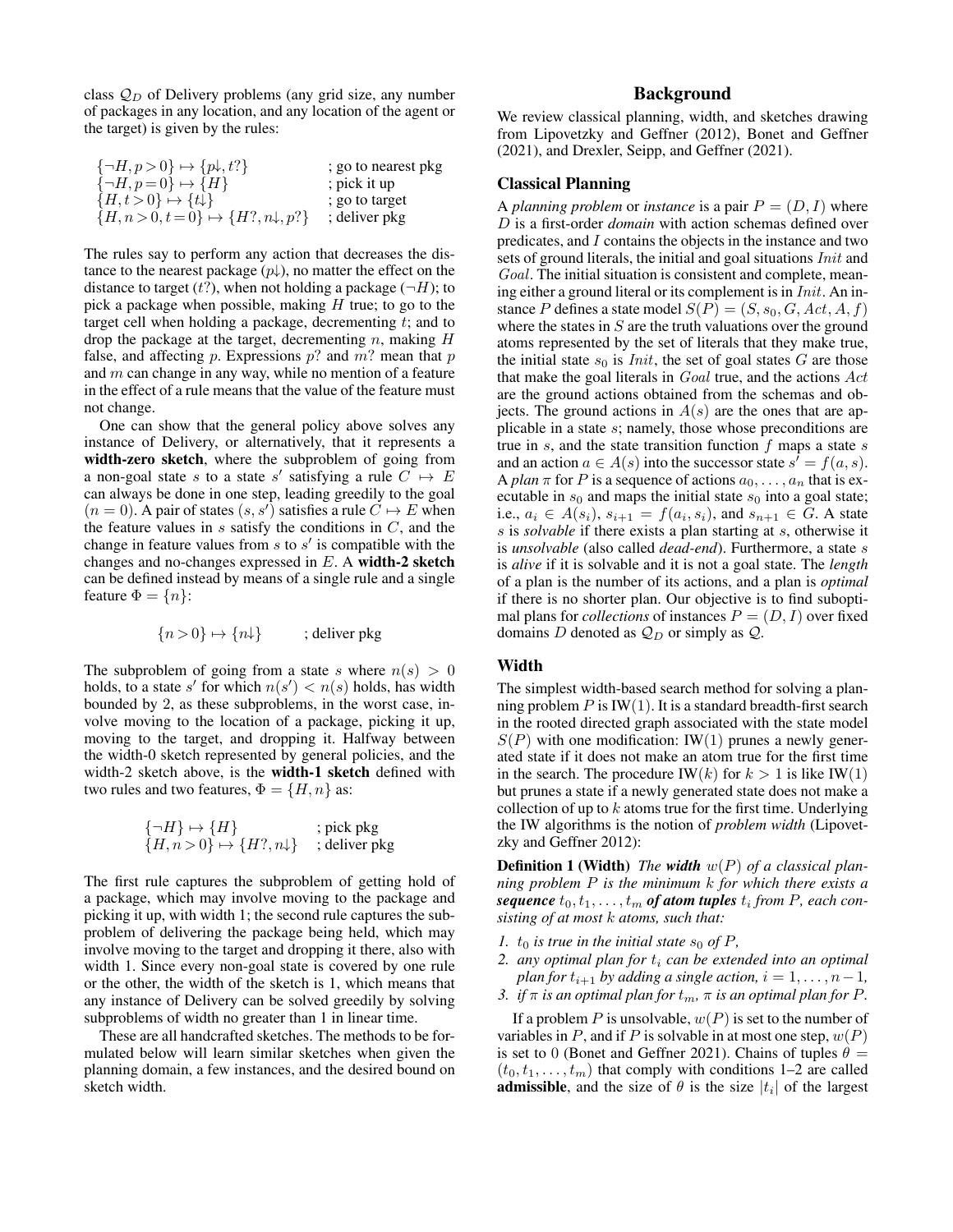tuple in the chain. The width  $w(P)$  is thus the minimum size of an admissible chain for  $P$  that is also optimal (condition 3). Furthermore, the width of a conjunction of atoms  $T$  (or arbitrary set of states  $S'$  in P) is the width of a problem  $P'$ that is like P but with the goal T (resp.  $S'$ ).<sup>1</sup>

The IW(k) algorithm expands up to  $N^k$  nodes, generates up to  $bN^k$  nodes, and runs in time and space  $O(bN^{2k-1})$ and  $O(bN^k)$ , respectively, where N is the number of atoms and  $b$  is a bound on the branching factor of the problem  $P$ . IW(k) is guaranteed to solve P optimally if  $w(P) \leq k$ . If the width of  $P$  is not known, the **IW** algorithm can be run instead which calls IW(k) iteratively for  $k = 0, 1, \ldots, N$ until the problem is solved, or found to be unsolvable.

For problems with conjunctive goals, the SIW algorithm (Lipovetzky and Geffner 2012) starts at the initial state  $s =$  $s_0$  of P, and performs an IW search from s to find a shortest path to a state s' such that  $\#g(s') < \#g(s)$  where  $\#g(s)$ counts the number of unsatisfied top-level goals of  $P$  in state s. If  $s'$  is not a goal state, s is set to  $s'$  and the loop repeats.

#### Sketches

A feature is a function of the state over a class of problems Q. The features considered in the language of sketches are Boolean, taking values in the Boolean domain, or numerical, taking values in the non-negative integers. For a set of features  $\Phi = \{f_1, \ldots, f_N\}$  and a state s of some instance  $P$  in  $Q$ , we denote the **feature valuation** determined by a state s as  $f(s) = (f_1(s), \ldots, f_N(s))$ , and arbitrary feature valuations as  $f$  and  $f'$ .

A sketch rule over features  $\Phi$  has the form  $C \mapsto E$  where  $C$  consists of Boolean feature conditions, and  $E$  consists of feature effects. A Boolean (feature) condition is of the form p or  $\neg p$  for a Boolean feature p in  $\Phi$ , or  $n = 0$  or  $n > 0$  for a numerical feature  $n$  in  $\Phi$ . A feature effect is an expression of the form  $p, \neg p$ , or  $p?$  for a Boolean feature p in  $\Phi$ , and  $n\downarrow$ ,  $n\uparrow$ , or n? for a numerical feature n in  $\Phi$ . The syntax of sketch rules is the syntax of the policy rules used to define generalized policies (Bonet and Geffner 2018), but their semantics is different. In policy rules, the effects have to be delivered in one step by state transitions, while in sketch rules, they can be delivered by longer state sequences.

A pair of feature valuations of two states  $(f(s), f(s'))$ , referred to as  $(f, f'),$  satisfies a sketch rule  $C \mapsto E$  iff 1)  $\overline{C}$ is true in f, 2) the Boolean effects  $p(\neg p)$  in E are true in f', 3) the numerical effects are satisfied by the pair  $(f, f')$ ; i.e., if  $n\downarrow$  in E (resp.  $n\uparrow$ ), then the value of n in  $f'$  is smaller (resp. larger) than in  $f$ , and 4) features that do not occur in  $E$  have the same value in  $f$  and  $f'$ . Adding the effects  $p$ ? and  $n$ ? allows the values of features  $p$  and  $n$  to change in any way. In contrast, the value of features that do not occur in  $E$  must be the same in  $s$  and  $s'$ .

A sketch is a collection of sketch rules that establishes a "preference ordering" '≺' over feature valuations where  $f' \prec f$  if the pair of feature valuations  $(f, f')$  satisfies a rule. If the sketch is terminating, then this preference order is a strict partial order: irreflexive and transitive. Checking termination requires time that is exponential in the number of features (Bonet and Geffner 2021).

Following Bonet and Geffner, we do not use these orderings explicitly but the associated problem decompositions. The set of **subgoal states**  $G_R(s)$  associated with a sketch R in a state s of a problem  $P \in Q$ , is the set of states s' that comprise the goal states of  $P$  along with those with feature valuation  $f(s^{\prime})$  such that the pair  $(f(s), f(s^{\prime}))$  satisfies a rule in R. The set of states  $s'$  in  $G_R(s)$  that are closest to s is denoted as  $G_R^*(s)$ .

#### Sketch Width

The  $\text{SIW}_R$  algorithm is a variant of SIW that uses a given sketch R for solving problems P in  $Q$ . SIW<sub>R</sub> starts at the initial state  $s = s_0$  of P and then runs an IW search to find a state s' in  $G_R(s)$ . If s' is not a goal state, then s is set to  $s'$ , and the loop repeats until a goal state is reached. The  $\text{SIW}_R(k)$  algorithm is like  $\text{SIW}_R$  but calls the procedure  $IW(k)$  internally, not IW.

For bounding the complexity of these algorithms, let us assume without loss of generality that the class of problems Q is *closed* in the sense that if P belongs to Q so do the problems  $P'$  that are like  $P$  but with initial states that are reachable in P and which are not dead-ends. Then the width of the sketch  $R$  over  $Q$  can be defined as follows (Bonet and Geffner 2021):<sup>2</sup>

Definition 2 (Sketch width) *The width of sketch* R *over a closed class of problems*  $\mathcal Q$  *is*  $w_R(\mathcal Q) = \max_{P \in \mathcal Q} w(P)$ where  $P'$  is  $P$  *but with goal states*  $G^*_R(s)$  *and*  $s$  *is the initial state of both, provided that* G<sup>∗</sup> <sup>R</sup>(s) *does not contain deadend states.*

If the sketch width is bounded,  $\text{SIW}_R(k)$  solves the instances in  $Q$  in polynomial time:<sup>3</sup>

**Theorem 3** *If*  $w_R(Q) \leq k$  *and the sketch R is terminating, then SIW<sub>R</sub>* (*k*) solves the instances in  $\mathcal Q$  in  $O(bN^{|\Phi|+2k-1})$  $t$ *ime and*  $O(bN^k + N^{|\Phi|+k})$  *space, where*  $|\Phi|$  *is the number of features,* N *is the number of ground atoms, and* b *is the branching factor.*

For these bounds, the features are assumed to be linear in N; namely, they must have at most a linear number of values in each instance, all computable in linear time.

#### Extensions

We finish this review with a slight generalization of Theorem 3 that is worth making explicit. For this, let us introduce a variant of the notion of width, called *satisficing width*

<sup>&</sup>lt;sup>1</sup>In the literature, a chain is admissible when it complies with conditions 1–3. The reason for dropping condition 3 will become clear when we introduce the notion of "satisficing width".

 $2$ Our definition is simpler than those used by Bonet and Geffner (2021), and Drexler, Seipp, and Geffner (2021), as it avoids a recursive condition of the set of subproblems  $P'$ . However, it adds an extra condition that involves the dead-end states, the states from which the goal cannot be reached.

<sup>&</sup>lt;sup>3</sup>Algorithm SIW<sub>R</sub> $(k)$  is needed here instead of SIW<sub>R</sub> because the latter does not ensure that the subproblems  $P'$  are solved optimally. This is because IW( $k'$ ) may solve problems of width  $k$ non-optimally if  $k' < k$ .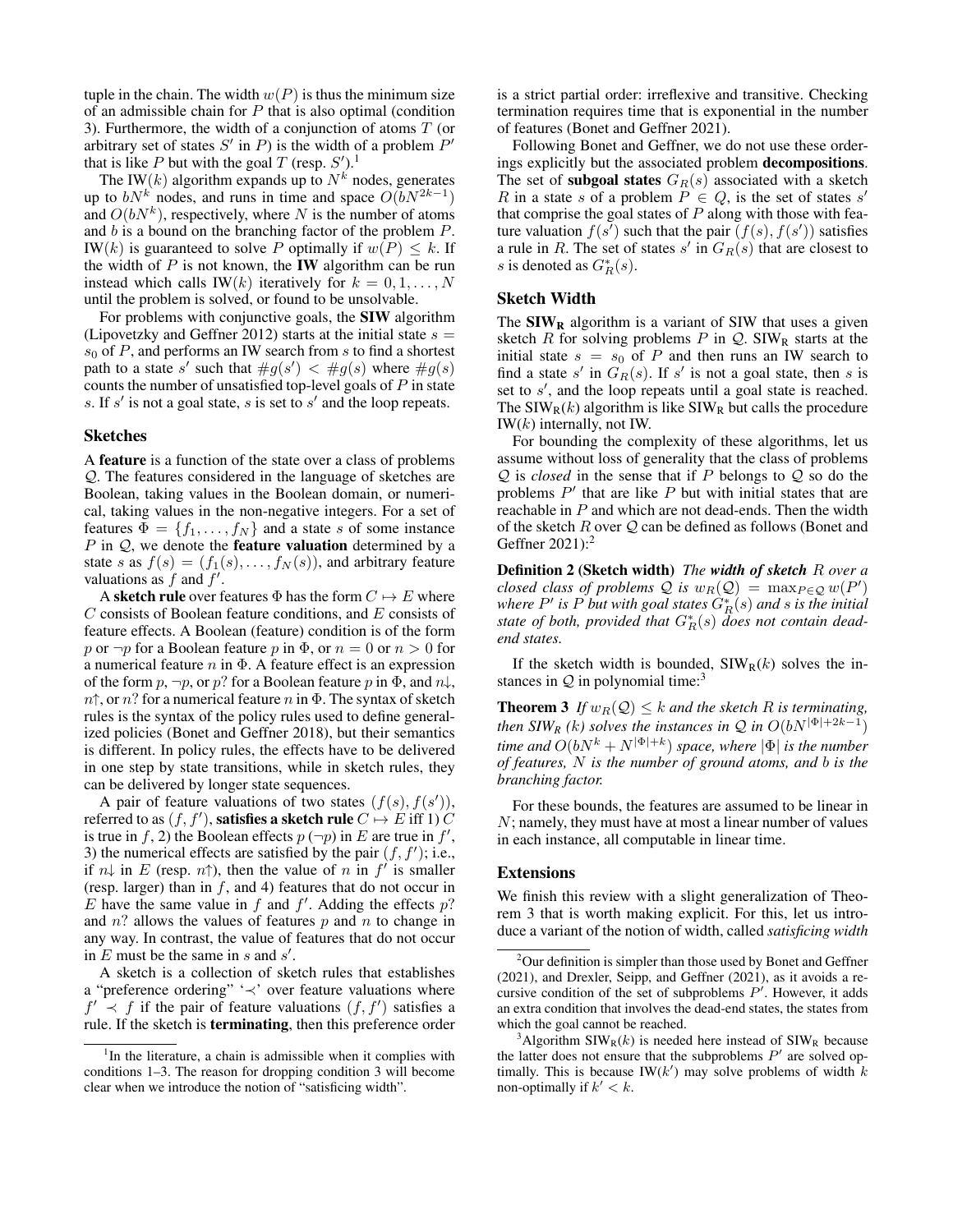or *s-width*. A problem P has satisficing width  $\leq k$  if there is an admissible chain of tuples  $\tau : t_0, \ldots, t_m$  of size no greater than  $k$  such that the optimal plans for tuple  $t_m$  are plans for P. In such a case, we say that  $\tau$  *is an admissible kchain* for P. The difference to the (standard) notion of width is that optimal plans for  $t_m$  are required to be plans for  $P$ but not optimal. The result is that  $IW(k)$  will solve problems of s-width bounded by k, written  $ws(P) \leq k$ , but not optimally. A convenient property is that a problem  $P$  with s-width bounded by  $k$  has the same bound when the set of goal states of  $P$  is extended with more states. The length of the plans computed by  $IW(k)$  when k bounds the s-width of  $P$  is bounded in turn by the length  $m$  of the shortest admissible k-chain  $t_0, \ldots, t_m$  for P. If the subproblem of reaching a state s' in  $G_R(s)$  has s-width k, and  $G_R^k(s)$  stands for the states s' in  $G_R(s)$  that are no more than m steps away from s, the *satisficing width* of the a sketch R can be defined as:

Definition 4 (Sketch s-width) *The s-width of sketch* R *over a closed class of solvable problems* Q *is bounded by*  $k, \text{ } ws_R(\mathcal{Q}) \leq k, \text{ if } \max_{P \in \mathcal{Q}} \text{ } ws(P') \leq k \text{ } \text{ where } P' \text{ is } P$ *but with goal states*  $G_R^k(s)$ *, and s is the initial state of P,* provided that  $G_R^k(s)$  does not contain dead-end states.

This definition just replaces the width of subproblems by the weaker s-width, and the subgoal states  $G_R^*(\tilde{s})$  by  $G_R^k(s)$ .

Let us finally say that a sketch  $R$  is state (resp. feature) **acyclic** in Q when there is no sequence of states  $s_1, \ldots, s_n$ over a problem in Q (resp. feature valuations  $f(s_0), \ldots,$  $f(s_n)$ ,  $s_{i+1} \in G_R(s_i)$ , such that  $s_n = s_j$ ,  $j < n$  (resp.  $f(s_n) = f(s_i), j < n$ ). Bonet and Geffner (2021) showed that termination implies feature acyclicity, and it is direct to show that feature acyclicity implies state acyclicity. Theorem 3 can then be rephrased as:

**Theorem 5** If  $ws_R(Q) \leq k$  and the sketch R is (state) *acyclic in* Q*, then SIWR(*k*) solves the instances in* Q *in*  $O(bN^{|\Phi|+2k-1})$  time and  $O(bN^k+N^{|\Phi|+k})$  space, where |Φ| *is the number of features,* N *is the number of ground atoms, and* b *is the branching factor.*

# Learning Sketches: Formulation

We turn to the problem of learning sketches given a set of instances  $P$  of the target class of problems  $Q$  and the desired bound  $k$  on sketch width. We roughly follow the approach for learning general policies (Bonet, Francès, and Geffner 2019; Francès, Bonet, and Geffner 2021) by constructing a theory  $T_{k,m}(P, \mathcal{F})$  from P, k, a bound m on the number of sketch rules, and a finite pool of features  $\mathcal F$  obtained from the domain predicates and a fixed grammar.

# Theory

Symbols  $s, s', s'', f, v, t$ , and i refer to reachable states, features, Boolean values, tuples of at most  $k$  atoms, and sketch rules  $C_i \mapsto E_i$ , respectively. States and tuples are unique to each training instance  $P_j$  in  $\mathcal P$  and thus are not tagged with their instance. The variables (atoms) in  $T_{k,m}(P, \mathcal{F})$  are

•  $cond(i, f, v)$ : for f, rule  $i = 1, \ldots, m, v$  Bool or '?',

- $\operatorname{eff}(i, f, v)$ : for f, rule  $i = 1, \ldots, m, v$  Bool or '?',
- $subgoal(s, t)$ : for t of width  $\leq k$  from s,
- subgoals  $(s, t, s')$ : if optimal plan from s to t ends in s',
- $sat\_rule(s, s', i)$ : for s' reachable from  $s, i = 1, \ldots m$ .

When true, these atoms represent that  $f$  is a feature used in the sketch, that the *i*-th rule  $C_i \mapsto E_i$  has f as a condition with value v, or no condition if  $v = ?$ , respectively an effect on f with value v, possibly '?',<sup>4</sup> that t is a subgoal selected from  $s$ , possibly leading to state  $s'$ , and that the transition from  $s$  to  $s'$  (not necessarily a 1-step transition) satisfies rule i. Constraints C1–C8 capture these meanings:

- C1 cond(i, f, v), eff (i, f, v) use unique v, imply select(f)
- C2  $\vee$ <sub>t</sub>subgoal(s, t), each alive s has some subgoal t
- **C3** subgoal $(s, t)$  iff  $\wedge_{s'}$ subgoal $s(s, t, s')$
- **C4**  $subgoals(s, t, s')$  implies  $\vee_{i=1,m} sat\_rule(s, s', i)$
- C5 sat\_rule(s, s'', i) implies  $\vee_{t:d(s,t) < d(s,s'')}subgoal(s,t)$
- **C6** sat\_rule(s, s', i) implies  $\vee_{t:d(s,t) \leq d(s,s')} \text{subgoal}(s,t)$
- C7  $sat$ - $rule(s, s', i)$  iff  $(s, s')$  compatible with rule i
- **C8** collection of rules  $i = 1, \ldots, m$  is terminating

In the constraints above,  $s$  is always an alive state,  $t$  is a tuple in the tuple graph rooted at  $s, s'$  is a state that results from an optimal plan for  $t$  from  $s$ , and  $s''$  is a dead-end state. Checking the constraints involves constructing a tuple graph (Lipovetzky and Geffner 2012) and labeling deadends in the training instances in a preprocessing phase that is exponential in  $k$ . The interpretation of the constraints is direct. The first constraint says that a feature is selected if it is used in some rule. Constraints 2–4 say that every (nongoal) solvable state  $s$  "looks" at some subgoal  $t$  of width no greater than  $k$  from  $s$ , and that if  $s'$  may result from an optimal plan from s to t, then the transition  $(s, s')$  must satisfy one of the m rules. Constraint 5 says that if a transition from  $s$  to a dead-end state  $s''$  satisfies a rule, then there must be a selected subgoal t of s that is closer from s than  $s''(d(s, t))$ and  $d(s, s'')$  encode these distances, known after preprocessing). Constraint 6 says that if a pair of states  $(s, s')$  satisfies a rule, then  $s'$  is a state that results from an optimal plan from s to a subgoal  $t$  of  $s$ , or it is further from  $s$  than any such state. Constraint 7, not fully spelled out, captures the conditions under which a pair of states  $(s, s')$  satisfies sketch rule i given by the atoms  $cond(i, f, v)$  and  $eff(i, f, v)$ . Last, Constraint 8, not fully spelled out either, demands that the sketch defined by these atoms is *structurally terminating* (Bonet and Geffner 2021). Encoding structural termination requires checking acyclicity in the policy graph that has size exponential in  $|\mathcal{F}|$ . The resulting theory is sound and complete in the following sense:

Theorem 6 (Soundness and Completeness) *A terminat-* $\lim g \, \text{sketch } R \, \text{ with \, rules } C_i \, \mapsto \, E_i, \, i \, = \, 1, \ldots, m, \, \text{ over } n$ *features*  $F \in \mathcal{F}$ , has sketch width  $w_R(\mathcal{P}^*) \leq k$  over the *closed class of problems*  $\mathcal{P}^*$  *iff the theory*  $T_{k,m}(\mathcal{P}, \mathcal{F})$  *is satisfiable and has a model where the rules that are true are exactly those in* R*.*

<sup>•</sup> select(f) for features f in pool F,

<sup>&</sup>lt;sup>4</sup>For a numerical feature f, a condition with value  $v = 0$  stands for  $f = 0$  while an effect with the same value stands for  $f\downarrow$ . Similarly for  $v = 1$ .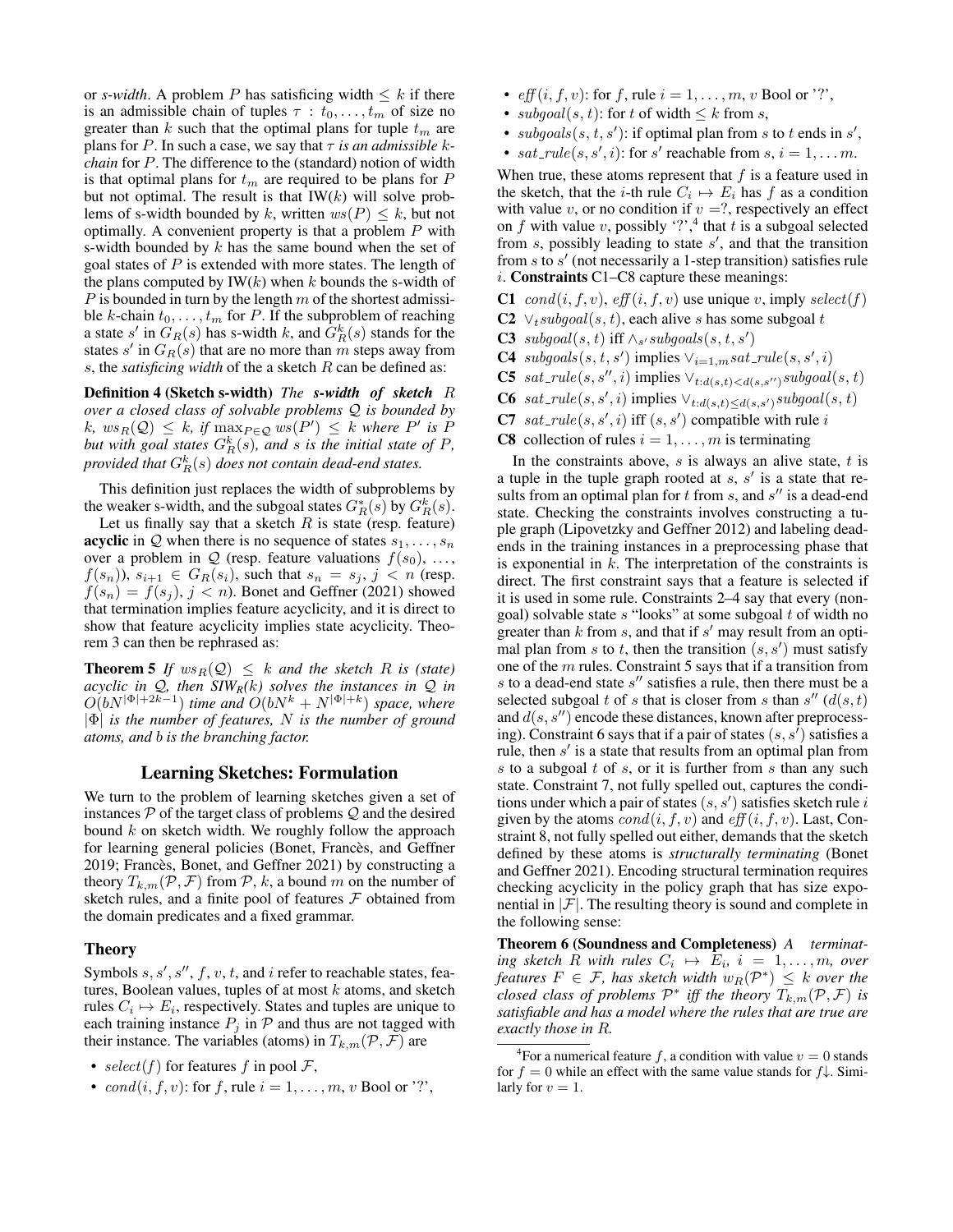We provide a proof for Theorem 6 in an extended version of the paper (Drexler, Seipp, and Geffner 2022). The notation  $\mathcal{P}^*$  is used to denote the *closure* of the problems in  $\mathcal{P}$ ; i.e. for any problem P in  $P$ ,  $P^*$  also includes the problems  $P'$  that are like  $P$  but with initial state  $s$  being a solvable state reachable from the initial state of P.

## Learning Sketches: ASP Implementation

We implemented the theory  $T_{k,m}(P, \mathcal{F})$  expressed by constraints C1–C8 for learning sketches as an answer set program (Brewka, Eiter, and Truszczyński 2011; Lifschitz 2019) in Clingo (Gebser et al. 2012). Listing 1 shows the code. We include two approximations for scalability. First, we replace constraint C8 about termination by a suitable acyclicity condition (Gebser, Janhunen, and Rintanen 2014), that prevents a sequence of states  $s_{i+1} \in G_R^k(s_i)$  from forming a cycle, where  $R$  is the learned sketch. Second, we omit constraint C6 that ensures that the width is bounded by  $k$ . The choice of the subgoals  $t$  still ensures that such subproblems will have an s-width bounded by k. The two approximations are not critical as even the exact theory  $T_{k,m}(P, \mathcal{F})$ does not guarantee acyclicity and sketch width bounded by k on the *test problems*. However, we will show in our experiments that the learned sketches are acyclic and have width bounded by k over all instances. The optimization criterion minimizes the sum of the number of sketch rules plus the sum of complexities of the selected features.

## Experiments

We use the ASP implementation above to learn sketches for several tractable classical planning domains from the International Planning Competition (IPC). To learn a sketch, we use two Intel Xeon Gold 6130 CPUs, holding a total of 32 cores and 384 GiB of memory and set a time limit of seven days (wall-clock time). For evaluating the learned sketches, we limit time and memory by 30 minutes and 8 GiB. Our source code, benchmarks, and experimental data are available online (Drexler, Seipp, and Geffner 2022).

Data and Feature Generation. For each domain, we use a PDDL generator (Seipp, Torralba, and Hoffmann 2022) to generate a set of training instances small enough to be fully explored using breadth-first search. For domains with a randomized instance generator, we generate up to 200 instances for the same parameter configuration to capture sufficient variation. Afterwards, we remove unsolvable instances or instances with more than 10 000 states. We construct the feature pool  $\mathcal F$  by automatically composing description logics constructors up to a feature complexity of 8, using the DLplan library (Drexler, Francès, and Seipp 2022) and the same bound as the one used by Francès, Bonet, and Geffner (2021). Compared to theirs, our grammar is slightly richer. However, since the "distance" features (Bonet, Francès, and Geffner 2019) significantly increase the size of the feature pool, we only include them for the domains where the ASP is unsolvable without them (indicated by an asterisk in the  $|\mathcal{F}|$  column in Table 1). We provide details about the feature grammar in an extended version of the paper (Drexler,

Seipp, and Geffner 2022). We set the maximum number of sketch rules m to 6.

Incremental Learning. Instead of feeding all instances to the ASP at the same time, we incrementally add only the smallest instance that the last learned sketch fails to solve. In detail, we order the training instances by the number of states in increasing order, breaking ties arbitrarily. The first sketch is the empty sketch  $R^0 = \emptyset$ . Then, in each iteration  $i = 1, 2, \ldots$ , we find the smallest instance I in the ordering which the sketch  $R^{i-1}$  obtained in the previous iteration results in a subproblem of width not bounded by  $k$  or in a cycle  $s_1, \ldots, s_n = s_1$  of subgoal states  $s_{i+1} \in G_R(s_i)$  with  $i = 1, \ldots, n - 1$ . These tests can be performed because the training instances are small. If such an  $I$  exists, we use it as the only training instance if it is the largest among all previous training instances, otherwise we add it and proceed with the next iteration. If no such  $I$  exists, the sketch solves all training instances, and we return the sketch.

Learning Results. Table 1 shows results for the learning process. We learn sketches of width 0 in 6 out of the 9 domains, of width 1 in all 9 domains, and of width 2 in 8 out of 9 domains. In all cases, very few and very small training instances are sufficient for learning the sketches as indicated by the number of instances and the number of states that are actually used (columns  $|P_i|$  and  $|S|$  in Table 1). The choice of bound  $k$  has a strong influence because both the solution space and the number of subgoals (tuples) grows with  $k$ . Also, the number of rules decreases as the bound  $k$ increases. The most complex features overall have a complexity 7 (requiring the application of 7 grammar rules), the highest number of features in a sketch is 4, and the highest number of sketch rules is 5, showing that the learned sketches are very compact. We describe and analyze some of the learned sketches in the next section.

**Search Results.** Table 2 shows the results of  $SIW_R$ searches (Drexler, Seipp, and Geffner 2021) on large, unseen test instances using the learned sketches.<sup>5</sup> As a reference point, we include the results for the domain-independent planners LAMA (Richter and Westphal 2010) and Dual-BFWS (Lipovetzky and Geffner 2017). For Childsnack, Gripper, Miconic and Visitall, we use the Autoscale 21.11 instances for testing (Torralba, Seipp, and Sievers 2021). For the other domains, where no Autoscale instances are available, we generate 30 instances ourselves, with the number of objects varying between 10 and 100. Table 2 shows that the learned sketches of width  $k = 1$  yield solutions to the 30 instances of each of the domains. Some of these domains, such as Childsnack, Spanner and Visitall, are not trivial for LAMA and Dual-BFWS, which only manage to solve 9, 0, and 29 instances, and 5, 0, and 25 instances, respectively. In all cases, the maximum effective width of the  $SIW_R$  search is bounded by the width parameter  $k$ , showing that the properties of the learned sketches generalize beyond the training set.

<sup>&</sup>lt;sup>5</sup>Theorem 3 requires a SIW<sub>R</sub>(k) search rather than a SIW<sub>R</sub> search but this a minor difference for theoretical reasons.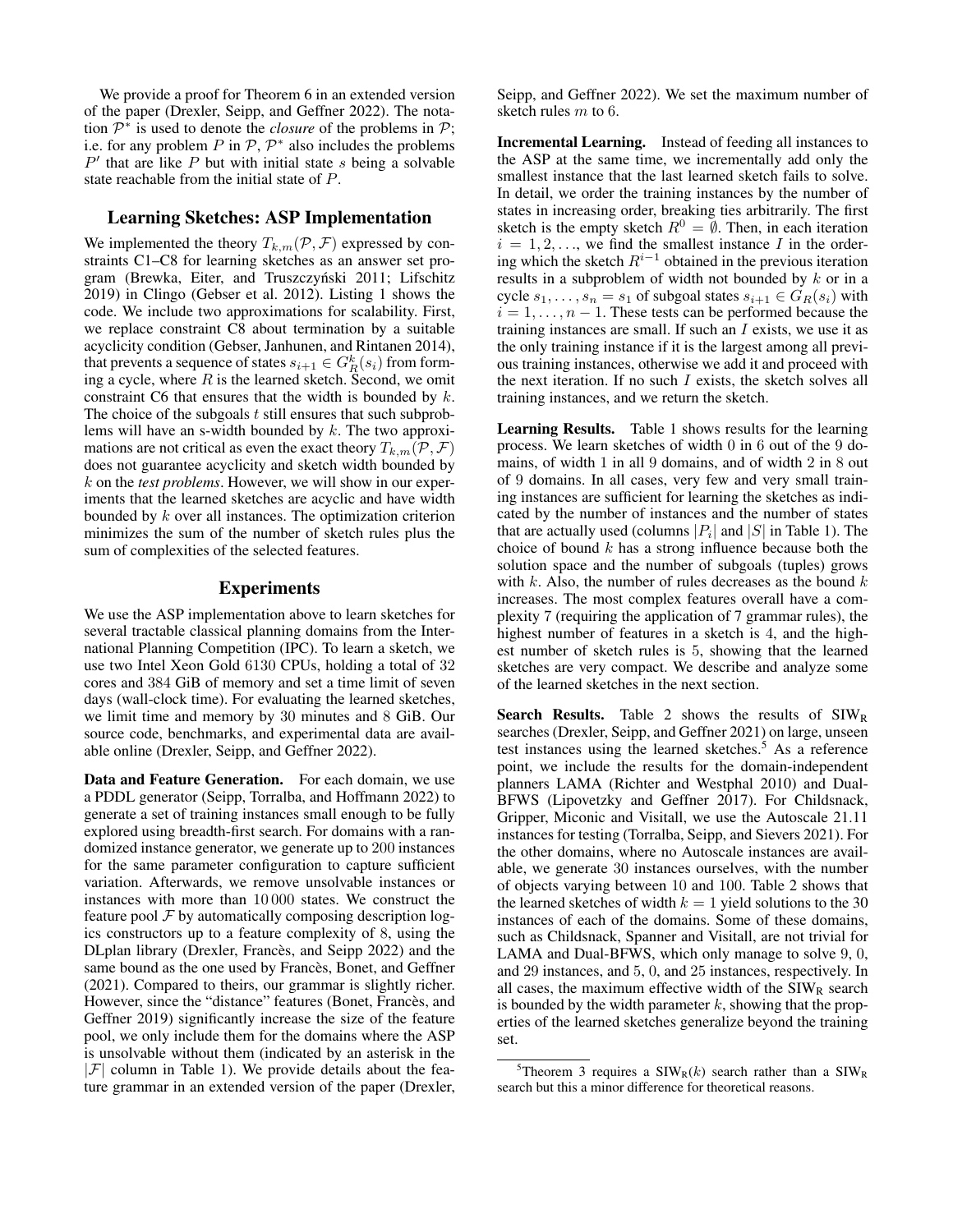Listing 1: Full ASP code for learning sketches: constraints C1-C8 satisfied. Optimization in lines 24-25 for finding a simplest solutions measured by number of sketch rules plus sum of feature complexities.

```
1 % C1: construct rules and select features.
2 { select(F) } :- feature(F). \{rule(1..max\_sketch\_rules)\}.3 \{ c\_eq(R, F); c\_gt(R, F); c\_unk(R, F) \} = 1 : - rule(R), numerical(F).4 { c\_pos(R, F); c\_neg(R, F); c\_unk(R, F) } = 1 :- rule(R), boolean(F).
5 \{ \in \text{dec}(R, F); \in \text{inc}(R, F); \in \text{unk}(R, F); \in \text{bot}(R, F) \} = 1 \text{ :- rule}(R), \text{ numerical}(F).6 { e_pos(R, F); e_neg(R, F); e_unk(R, F); e_bot(R, F) } = 1 :- rule(R), boolean(F).
7 % C4 and C7: good and bad state pairs must comply with rules and selected features.
8 \{ good(R, I, S, S') \} :- rule(R), s_distance(I, S, S', _).
9 c_satisfied(R, F, I, S) :- { c_eq(R, F) : V = 0; c_gt(R, F) : V > 0; c_pos(R, F) : V = 1;
       c_neg(R, F) : V = 0; c_unk(R, F) } = 1, rule(R), feature_valuation(F, I, S, V),
       s<sup>distance</sub>(I, S, S', \Box).</sup>
10 e_satisfied(R, F, I, S, S') :- { e_dec(R, F) : V > V'; e_inc(R, F) : V < V';
       e_pos(R, F) : V' = 1; e_neg(R, F) : V' = 0; e_bot(R, F) : V = V'; e_unk(R, F) } = 1,
       rule(R), feature_valuation(F, I, S, V), feature_valuation(F, I, S', V'),
       s_distance(I, S, S', \Box).
11 :- { not c_satisfied(R, F, I, S); not e_satisfied(R, F, I, S, S') } != 0, select(F), good(
       R, I, S, S').
12 :- { not c_satisfied(R, F, I, S) : select(F); not e_satisfied(R, F, I, S, S') : select(F)
       \} = 0, rule(R), s_distance(I, S, S', _), not good(R, I, S, S').
13 % C2: there must be one subgoal tuple for each state with unbounded width.
14 { subgoal(I, S, T) : tuple(I, S, T) } = 1 :- solvable(I, S), exceed(I, S).
15 % C3: states underlying subgoal tuples must be good.
16 :- { \text{good}(R, I, S, S') : \text{rule}(R) } = 0, \text{subgoal}(I, S, T), \text{contain}(I, S, T, S').
17 % C5: good pairs to dead-end states must be at larger distance than subgoal tuple.
18 :- D <= D', s_distance(I, S, S', D), t_distance(I, S, T, D'), subgoal(I, S, T),
       good(_, I, S, S'), solvable(I, S), unsolvable(I, S').
19 % C8: ensure acyclicity.
20 order(I, S, S') :- solvable(I, S), solvable(I, S'), good(_, I, S, S'), order(I, S').
21 order(I, S) :- solvable(I, S), order(I, S, S') : \text{good}(\_, I, S, S'), solvable(I, S),
       solvable(I, S').
22 :- solvable(I, S), not order(I, S).
23 % Optimization objective: smallest number of rules plus the sum of feature complexities.
24 #minimize { C, complexity(F, C) : complexity(F, C), select(F) }.
25 #minimize \{ 1, rule(R) : rule(R) \}.
```
**Plans.** Comparing the plans found by  $SIW_R$  to the ones obtained with LAMA and Dual-BFWS, we see that the  $SIW_R$  plans have 1) half the length for Childsnack, Spanner, and Visitall, 2) roughly the same length for Delivery, Blocks-on, Miconic, and Reward, and 3) about three times the length for Blocks-clear and Gripper. In Blocks-clear, the width-0 sketch defines that unstacking from any tower (not just the one with the target block) is good until the target block is clear. In Gripper, transporting a single ball instead of two balls at a time adds two extra move actions per ball.

#### Sketch Analysis

In this section, we describe and analyze some of the learned sketches and prove that they all have width bounded by  $k$  and are acyclic. We provide proofs of these claims in an extended version of the paper (Drexler, Seipp, and Geffner 2022).

# Gripper

In Gripper there are two rooms  $a$  and  $b$ . A robot can move between  $a$  and  $b$ , and pick up and drop balls. The goal is to move all balls from room  $a$  to  $b$ . We analyze the three learned sketches for the bounds  $k = 0, 1, 2$ . The learned sketch  $R_{\Phi}^2$ for  $k = 2$  has features  $\Phi = \{g\}$ , where g is the number of

well-placed balls, and a single rule  $r_1 = \{\} \mapsto \{g\uparrow\}$  saying that increasing the number of well-placed balls is good. These subproblems have indeed width bounded by 2. The learned sketch  $R_{\Phi}^1$  for  $k = 1$  has features  $\Phi = \{g_a, g\}$ , where  $g_a$  is the number of balls in room a and g is the number of balls that are either in room a or b. The rules are

$$
r_1 = \{\} \mapsto \{g?, g_a \downarrow\}
$$
  

$$
r_2 = \{\} \mapsto \{g\uparrow\}
$$

where  $r_1$  says that picking up a ball in room a is good, and  $r_2$  says that dropping a ball in room b is good. The learned sketch  $R_{\Phi}^0$  for  $\overline{k} = 0$  has features  $\Phi = \{B, c\}$ , where B is true iff the robot is in room  $b$  and  $c$  is the number of carried balls, and rules

$$
r_1 = \{c = 0\} \mapsto \{c?, \neg B\}
$$
  
\n
$$
r_2 = \{B\} \mapsto \{B?, c\}
$$
  
\n
$$
r_3 = \{\neg B, c > 0\} \mapsto \{B?\}
$$

where  $r_1$  says that moving to room  $\alpha$  or picking up a ball in room  $\alpha$  is good when not carrying a ball,  $r_2$  says that dropping a ball in room  $b$  is good, and  $r_3$  says that moving to room b while carrying a ball is good.

**Theorem 7** *The sketches*  $R^k_{\Phi}$  *for Gripper are acyclic and have width*  $k$  *for*  $k = 0, 1, 2$ *.*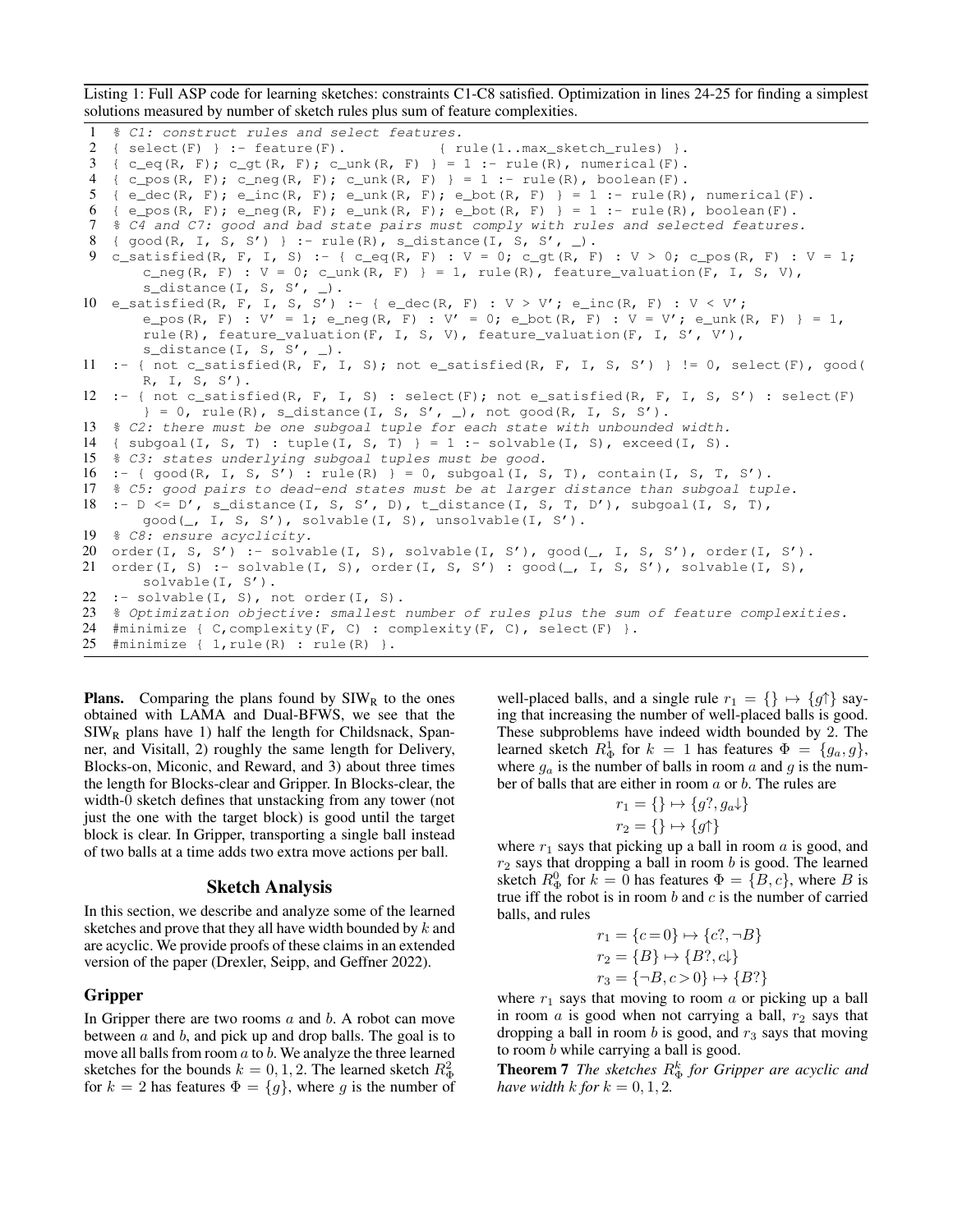| $w=0$        |    |     |       |     |                        |   |          | $w=1$                       |     |      |                    |     |                        |     |          |                           | $w=2$ |              |       |              |               |   |          |   |
|--------------|----|-----|-------|-----|------------------------|---|----------|-----------------------------|-----|------|--------------------|-----|------------------------|-----|----------|---------------------------|-------|--------------|-------|--------------|---------------|---|----------|---|
| Domain       | M  |     | $P_i$ | S   | $\mathcal{F}^{\prime}$ | C | $ \Phi $ | R                           | М   |      | $\left P_i\right $ | S   | $\mathcal{F}^{\prime}$ | C   | $ \Phi $ | $\left\vert R\right\vert$ | M     |              | $P_i$ | $S^{\prime}$ | $\mathcal{F}$ | C | $ \Phi $ | R |
| Blocks-clear |    |     |       | 22  | 233                    | 2 |          | $\mathcal{D}_{\mathcal{A}}$ |     | 4    |                    |     | 233                    | 4   |          |                           |       |              |       | 22           | 233           | 4 |          |   |
| Blocks-on    | 26 | 14k |       | 22  | 1011                   |   |          |                             | 9   | 105  |                    | 22  | 1011                   | 4   |          |                           | 13    | 146          |       | 22           | 1011          | 4 |          |   |
| Childsnack   |    |     |       |     |                        |   |          |                             | 122 | 228k | 3                  | 792 | 629                    | . რ | 4        |                           |       |              |       |              |               |   |          |   |
| Delivery     |    |     |       |     |                        |   |          |                             |     | 521  |                    | 96  | 474                    | 4   |          | ◠                         |       | 18           |       | 20           | 287           | 4 |          |   |
| Gripper      |    | 19  |       | 28  | 301                    | 4 |          | 3                           | 3   | 60   |                    | 28  | 301                    | 4   |          |                           |       | 48           |       | 28           | 301           | 4 |          |   |
| Miconic      |    |     |       |     |                        |   |          |                             |     |      |                    | 32  | 19                     |     |          | ◠                         | ◠     | <sub>0</sub> |       | 32           | .19           |   |          |   |
| Reward       | 3  | 46  |       | 26  | 916*                   | 6 |          |                             |     | 4    |                    | 12  | 210                    |     |          |                           | 10    | 95           |       | 48           | 427           |   |          |   |
| Spanner      | 12 | 2k  |       | 227 | 658                    |   |          |                             | 3   | 22   |                    | 74  | 424                    |     |          |                           | 6     | 38           |       | 74           | 424           |   |          |   |
| Visitall     |    | 54  |       | 36  | $722*$                 | 5 |          |                             |     |      |                    | 3   | 10                     |     |          |                           |       |              |       |              | 10            |   |          |   |

Table 1: Learning step. We show the peak memory in GiB after learning (M), the time in seconds for solving the ASP in parallel on 32 CPU cores (T), the number of training instances used in the encoding  $(|P_i|)$ , the total number of states considered in the encoding  $(|S|)$ , the number of Boolean and numerical features  $(|\mathcal{F}|)$  where \* denotes that the distance feature was included, the largest complexity of a feature  $f \in \Phi(C)$ , the number of features ( $|\Phi|$ ), and the number of sketch rules ( $|R|$ ). We use "-" to indicate that the learning procedure failed because of insufficient resources.

|                   | $w=0$ |               |      |          |    |               | $w=1$ |    |    |     | $w=2$    |    |          | LAMA | <b>BFWS</b> |     |  |
|-------------------|-------|---------------|------|----------|----|---------------|-------|----|----|-----|----------|----|----------|------|-------------|-----|--|
| Domain            | S     |               | AW   | MW       | S  | Т             | AW    | MW | S  |     | AW       | MW | S        | Т    | S           | Т   |  |
| Blocks-clear (30) | 30    | 3             | 0.00 | 0        | 30 | 5.            | 0.80  |    | 30 | 4   | 0.80     |    | 30       | 4    | 30          | 6   |  |
| Blocks-on (30)    | 30    | 3             | 0.00 | 0        | 30 | 6.            | 1.00  |    | 30 | 3   | 0.98     |    | 30       | 4    | 30          | 25  |  |
| Childsnack (30)   |       |               |      |          | 30 |               | 0.10  |    |    |     |          |    | 9        | 2    | 5           | 658 |  |
| Delivery (30)     |       |               |      |          | 30 |               | 1.00  |    | 30 | 4   | 1.66     | 2  | 30       |      | 30          |     |  |
| Gripper (30)      | 30    | 4             | 0.00 | 0        | 30 | $\mathcal{F}$ | 0.50  |    | 30 |     | 656 2.00 | 2  | 30       |      | 30          | 6   |  |
| Miconic (30)      |       |               |      |          | 30 | 5.            | 0.53  |    | 30 | 132 | 2.00     | 2  | 30       |      | 30          | 25  |  |
| Reward (30)       | 30    | 4             | 0.00 | $\Omega$ | 30 | $2^{\circ}$   | 1.00  |    | 30 |     | 1.00     |    | 30       | 2    | 30          |     |  |
| Spanner (30)      | 30    | $\mathcal{E}$ | 0.00 | 0        | 30 | 4             | 0.24  |    | 30 | 3   | 0.24     |    | $\Omega$ |      | $\Omega$    |     |  |
| Visitall (30)     | 26    | 360           | 0.00 | 0        | 30 | 20            | 0.00  |    | 30 | 21  | 0.00     |    | 29       | 213  | 25          | 833 |  |

Table 2: Testing step. We show the number of solved instances (S), the maximum time for solving an instance for which all algorithms find a solution, excluding algorithms that solve no instance at all (T), the average effective width (AW), and the maximum effective width (MW).

#### Blocks-on

The Blocks-on domain works like the standard Blocksworld domain, where a set of blocks can be stacked on top of each other or placed on the table. In contrast to the standard domain, Blocks-on tasks just require to place a single specific block on top of another block, a width-2 task. The learned sketch  $R_{\Phi}$  for  $k = 1$  has features  $\Phi = \{H, g\}$ , where H is true iff a block is being held and  $g$  is the number of blocks that are at their goal location. The sketch rules are

$$
r_1 = \{\} \mapsto \{\neg H, g\uparrow\}
$$

$$
r_2 = \{H\} \mapsto \{\neg H, g?\}
$$

where  $r_1$  says that well-placing the block mentioned in the goal or unstacking towers on the table is good, and  $r_2$  says that not holding a block is good. Starting in states  $s_0$  where H is false, rule  $r_1$  looks for subgoal states  $s_1$  where H is false and g increased. Starting in states  $s'_0$  where H is true, rule  $r_2$  is also active which looks for subgoal states  $s'_1$  where H is false and g has any value. From such states  $s'_1$ , however, rule  $r_1$  takes over with  $s_0 = s_1'$ , and *no subgoal state* where  $H$  is true is reached again. If such states need to be traversed in the solution of the subproblems, they will not be encountered as subgoal states  $s_{i+1} \in G_R(s_i)$ .

**Theorem 8** *The sketch*  $R_{\Phi}$  *for Blocks-on is acyclic and has width* 1*.*

#### Childsnack

In Childsnack (Vallati, Chrpa, and McCluskey 2018), there is a kitchen, a set of tables, a set of plates, a set of children, all sitting at some table waiting to be served a sandwich. Some children are gluten allergic and hence they must be served a gluten-free sandwich that can be made with glutenfree bread and gluten-free content. The sandwiches are produced in the kitchen but can be moved to the tables using one of several plates. The learned sketch  $R_{\Phi}$  for  $k = 1$ has features  $\Phi = \{sk, ua, gfs, s\}$ , where sk is the number of *sandwiches* at the *kitchen*, ua is the number of *unserved* and *allergic* children, gfs is the number of *gluten-free sandwiches*, and s is the number of *served* children. The sketch rules are

$$
r_1 = \{\} \mapsto \{sk?, ua?, gfs\}, s'\}
$$
  
\n
$$
r_2 = \{\} \mapsto \{sk\downarrow, ua?, gfs?, s'\}
$$
  
\n
$$
r_3 = \{\} \mapsto \{sk?, ua\downarrow, gfs?, s'\}
$$
  
\n
$$
r_4 = \{ua = 0\} \mapsto \{sk\uparrow, ua?, gfs?, s'\}
$$
  
\n
$$
r_5 = \{ua = 0\} \mapsto \{sk?, ua?, gfs?, s\}
$$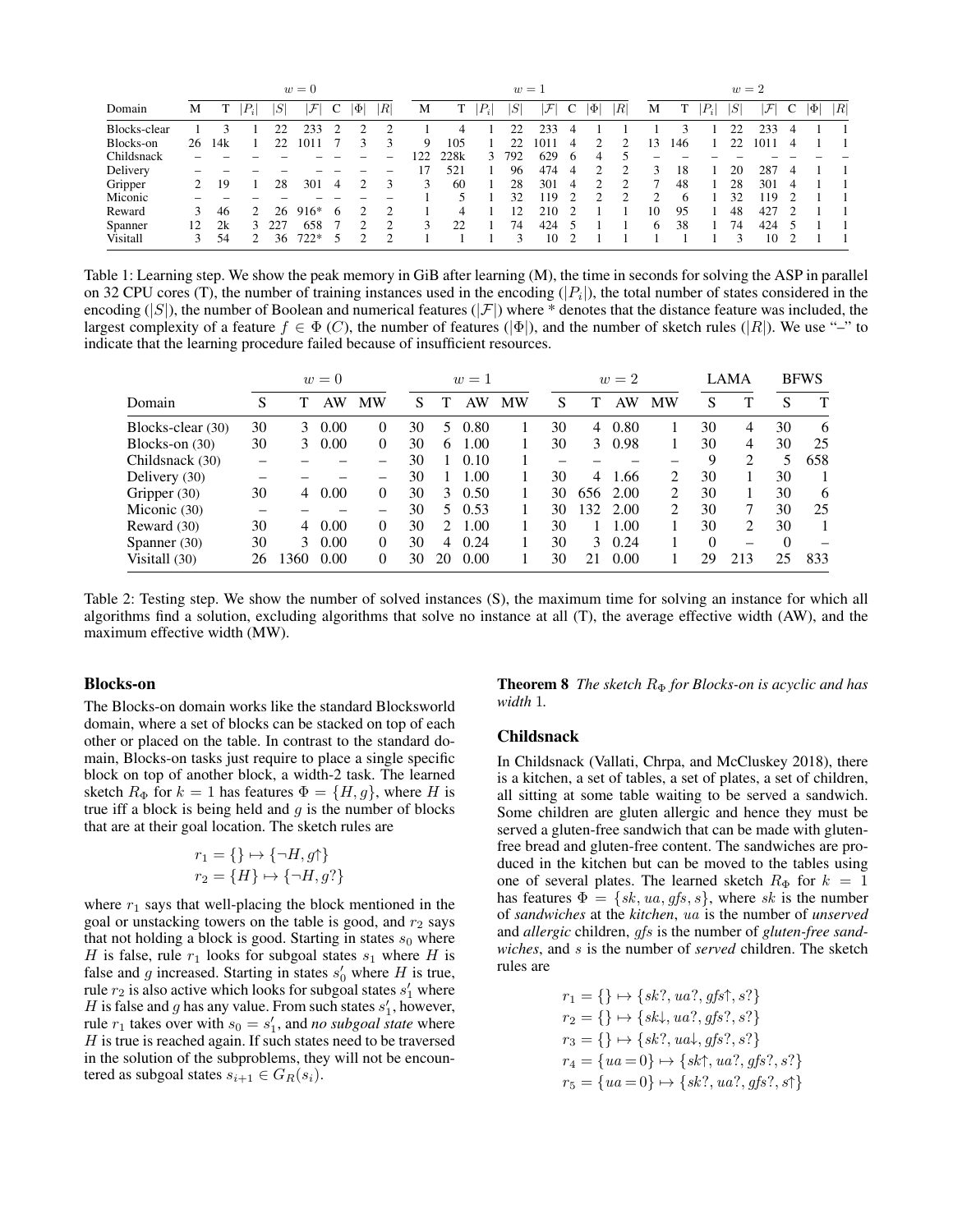which say that making a gluten free sandwich is good, moving a sandwich from the kitchen on a tray is good, serving a gluten-allergic child is good, making any sandwich is good if all gluten-allergic children have been served, serving any child is good if all gluten-allergic children have been served.

**Theorem 9** *The sketch*  $R$ <sup> $Φ$ </sup> *for Childsnack is acyclic and has width* 1*.*

#### Miconic

In Miconic (Koehler and Schuster 2000), there are passengers, each waiting at some floor, who want to take an elevator to a target floor. The learned sketch  $R_{\Phi}$  for  $k = 1$ has features  $\Phi = \{b, g\}$ , where b is the number of boarded passengers and  $q$  is the number of served passengers. The sketch rules are

$$
r_1 = \{\} \mapsto \{b?, g\uparrow\}
$$
  

$$
r_2 = \{\} \mapsto \{b\uparrow, g?\}
$$

where  $r_1$  says that moving a passenger to their target floor is good, and  $r_2$  says that letting some passenger board is good.

Theorem 10 *Sketch R*<sub>Φ</sub> *for Miconic is acyclic and has width* 1*.*

# Related Work

Sketches provide a language for expressing control knowledge by hand or for learning it. Other languages have been developed for the first purpose, including Golog, LTL, and HTNs; we focus on the learning problem.

Features, General Policies, Heuristics. Sketches were introduced by Bonet and Geffner (2021) and used by hand by Drexler, Seipp, and Geffner (2021). The sketch language is the language of general policies (Bonet and Geffner 2018) that has been used for learning as well (Martín and Geffner 2004; Bonet, Francès, and Geffner 2019; Francès, Bonet, and Geffner 2021). The description logic features have also been used to learn linear value functions that can be used to solve problems greedily (Francès et al. 2019; de Graaff, Corrêa, and Pommerening 2021) and dead-end classifiers (Ståhlberg, Francès, and Seipp 2021). The use of numerical features that can be incremented and decremented qualitatively is inspired by QNPs (Srivastava et al. 2011; Bonet and Geffner 2020). Other works aimed at learning generalized policies or plans include planning programs (Segovia, Jiménez, and Jonsson 2016), logical programs (Silver et al. 2020), and deep learning approaches (Groshev et al. 2018; Bajpai, Garg, and Mausam 2018; Toyer et al. 2020), some of which have been used to learn heuristics (Shen, Trevizan, and Thiébaux 2020; Karia and Srivastava 2021).

HTNs. Hierarchical task networks explicitly decompose tasks into simpler tasks, and a number of methods for learning them have been studied (Zhuo, Muñoz-Avila, and Yang 2014; Hogg, Muñoz-Avila, and Kuter 2016). These methods, however, learn decompositions using slightly different inputs like annotated traces and decompositions. Jonsson

(2009) developed a powerful approach for learning policies in terms of a hierarchy of macros, but the approach is restricted to domains with certain causal graphs.

Intrinsic Rewards and (Hierarchical) RL. Intrinsic rewards have been introduced for improving exploration in reinforcement learning (Singh et al. 2010), and several authors have addressed the problem of learning intrinsic rewards over families of problems. Interestingly, the title of one of the papers is a question "What can learned intrinsic rewards capture?" (Zheng et al. 2020). The answer to this question in our setting is clean and simple: intrinsic rewards are supposed to capture common subgoal structure. Lacking a language to talk about families of problems and a language to talk about subgoal structure, however, the answer that the authors provide is less crisp: learned intrinsic rewards are supposed to speed up (deep) RL. The problem of subgoal structure also surfaces in *hierarchical RL* that aims at learning and exploiting hierarchical structure in RL (Barto and Mahadevan 2003; Kulkarni et al. 2016).

## **Conclusions**

We have developed a formulation for learning sketches automatically given instances of the target class of problems Q and a bound  $k$  on the sketch width. The work builds on prior works that introduced the ideas of general policies, sketches, problem width, and description logic features. The learning formulation guarantees a bounded width on the training instances but the experiments show that this and other properties generalize to entire families of problems Q, some of which are challenging for current domain-independent planners. The properties ensure that all problems in  $Q$  can be solved in polynomial time by a variant of the SIW algorithm. This is possibly *the first general method for learning how to decompose planning problems into subproblems with a polynomial complexity that is controlled with a parameter*. Three limitations of the proposed learning approach are 1) it cannot be applied to intractable domains, 2) it yields large (grounded) ASP programs that are often difficult to solve, and 3) it deals with collections of problems encoded in PDDL-like languages, even if the problem of learning subgoal structure arises in other settings such as RL. Three goals for the future are to improve scalability, to deal with non-PDDL domains, taking advantage of recent approaches that learn such domains from data, and to use sketches for learning hierarchical policies.

## Acknowledgements

This work was partially supported by an ERC Advanced Grant (grant agreement no. 885107), by project TAILOR, funded by EU Horizon 2020 (grant agreement no. 952215), and by the Wallenberg AI, Autonomous Systems and Software Program (WASP) funded by the Knut and Alice Wallenberg Foundation. Hector Geffner is a Wallenberg Guest Professor at Linköping University, Sweden. The computations were enabled by resources provided by the Swedish National Infrastructure for Computing (SNIC), partially funded by the Swedish Research Council through grant agreement no. 2018-05973.